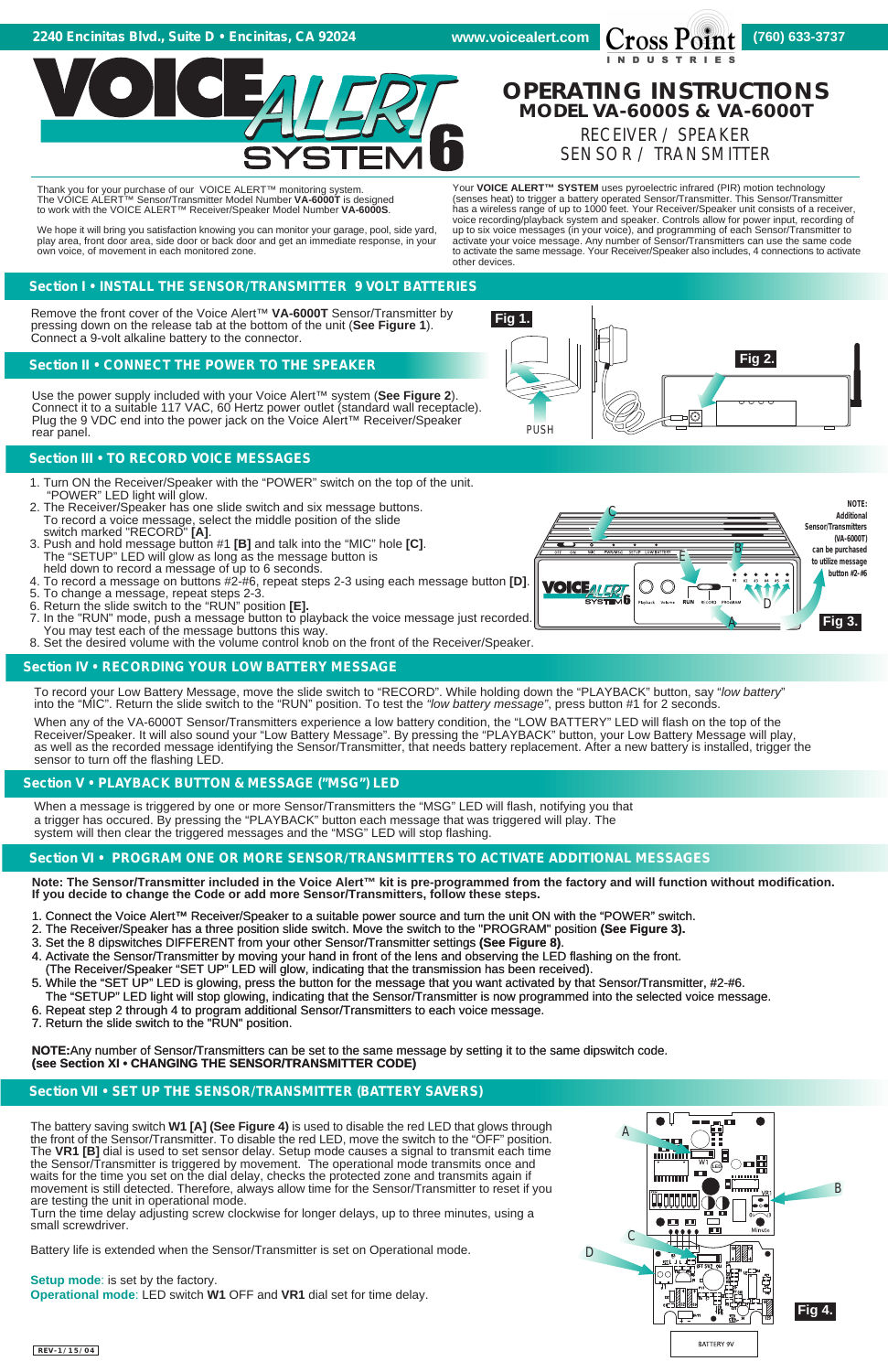# **Section VIII • SENSOR/TRANSMITTER INSTALLATION**

Note: The Sensor/Transmitter included in the Voice Alert™ kit comes pre-programmed from the factory and will activate any **VA-6000S,** within range. If you decide to isolate a Sensor/Transmitter to one receiver only or change the Code, follow these steps.

To change the code, set the 8-key dipswitch to any setting DIFFERENT from your other Sensor/Transmitter settings (**See Figure 8)**.

Installation indoors, on a smooth surface, can be accomplished with the double sided tape included with each Voice Alert™ Sensor/Transmitter. Simply peel off one side of the tape and apply it to the back of the Sensor/Transmitter mounting bracket. Peel off the second side of the tape and press the mounting bracket tape to the smooth surface.

Screws (included) are recommended for installing the Sensor/Transmitters outdoors, on rough surfaces, or where there is the possibilty of high winds.

To install the Sensor/Transmitters using screws: mark holes using the paper template enclosed. Securely install the mounting bracket at the desired location. The sensor should be placed approximately 7 1/2' above the floor for maximum range of detection **(See Figure 5)**.

Place the unit so that no large objects obstruct the detection pattern. Trees and other moving objects (flags, whirly gigs, etc.) can cause false triggers. **5. Avoid installing the Sensor/Transmitter on metal surfaces** Metal surfaces such as aluminum siding will reduce the transmission range of the Sensor/Transmitter unless, it is installed near the edge of a window.

**6. Weather resistance**

Make certain to reposition the rubber gasket around the edge of the Sensor/Transmitter when reconnecting the Sensor/Transmitter cover. **7. Battery Saver**

In order to conserve battery life, it is essential that after set up is completed, the steps in **Section VII** be followed.

#### **1. Avoid direct sunlight**

The unit should not be placed where sunlight will strike directly on the face of the

Sensor/Transmitter, (indirect light shining through windows will not trigger the sensor). **2. Avoid hot and cold air currents**

Install the unit at least 3 feet from strong forced air heaters, air conditioners or sources of drafts, such as doors.

**3. Choose a location at right angles to the path of movement**



- The Sensor/Transmitter functions best when placed so that movement is
- across the detection beams, rather than toward the Sensor.

**4. Avoid Large Objects**

Choose the sensor pattern for your **VA-6000T** to meet the needs of each monitored zone. The Sensor/Transmitter comes set from the factory with a downward fan pattern **[A]** that covers a 40' x 40' area, when mounted at 7 1/2' above the ground. By using one of the flexible Pattern Adjusting inserts **[D].** Choose the pattern for either a vertical fan pattern **[B]** or a horizontal fan pattern **[C] (See Figure 6**).



- To install a Pattern Adjuster;
- **1.** Remove the sensor cover.
- **2.** Insert one edge of the plastic pattern adjuster into the frame behind the lens.
- **3.** Gently press the pattern adjuster until the other edge snaps into the opposite side of the lens frame.

**Fig 5.**



## **Section XII • ADJUSTING TERMINAL OUTPUT DURATION**

Up to four devices that have zero voltage input terminals can be activated by the VA-6000S. Connections NO.1-NO.4 (on the rear of the Voice Alert Receiver/Speaker) are activated by corresponding channels #1-#4. **(See Figure 9)** Contacts are rated to carry 24 VDC or 117 VAC at 1 AMP.

To set the output duration of each connection;

- **1.** Move the slide switch to the "RUN" position.
- **2.** Press and hold the "PLAYBACK" button for 2 seconds to activate *SETTING MODE*.
- **3.** In *SETTING MODE*, toggle through the setting sequence for each

 message button #1- #4 to set the output duration for each terminal output connection. The three LED will indicate the time duration setting **(see chart)**

|           | #2 |                              |                 |
|-----------|----|------------------------------|-----------------|
| Power LED |    | Set Up LED   Low Battery LED | Option          |
|           |    |                              | No Output       |
|           |    |                              | 1 Second Output |
|           |    |                              | 5 Second Output |

|  |  | 30 Second Output |
|--|--|------------------|
|  |  | 60 Second Output |
|  |  | Continuous*      |

## **Section IX • SENSOR ZONE PATTERN ADJUSTMENT**

## **Section X • CHANGING THE SENSOR/TRANSMITTER CODE**

PUSH

Always test the installation to assure proper coverage.

For best performance of the Sensor/Transmitter, the following precautions should be observed:

**WALL MOUNT 6"**

**71/2'**

The **VA-6000T** Sensor/Transmitter can function as a "Transmitter" only, by disabling the (PIR) sensor, using the On/Off switch **[C] (See Figure 4)** and attaching an external triggering device to the wire connectors **[D] (See Figure 4)**.

#### **Section XI • TRANSMIT WITHOUT (PIR)**

- **4.** Press "PLAYBACK" to lock in each chosen setting and return to working mode.
- **5.** Repeat steps 1,2,3 and 4 to set time duration for each connection.
- **NOTE: \***

If activating the same message is desired for any number of additional Sensor/Transmitters, set the dipswitches of each Sensor/Transmitter to the SAME code positions. Programming of the Voice Alert<sup>™</sup> Receiver/Speaker is not necessary for these additional Sensor/Transmitters, if the original codes have already been programmed.

#### The new code settings must be programmed into the Receiver/Speaker **(See Section VI • PROGRAM ONE OR MORE SENSOR/TRANSMITTERS...).**

Remove the front cover of the Sensor/Transmitter by pressing down on the release tab at the bottom of the unit **(See Figure 7)**.

*To disarm the Voice Alert System when the "CONTINUOUS" setting is triggered, turn OFF the Receiver/Speaker with the "POWER" switch. When "POWER" is turned back ON the system will return to working mode.*

Recorded messages can be broadcast from an intercom or P/A (Public Address) system by connecting the broadcast amplifier to the terminal outputs **[A]** located in the compartment under the Receiver/Speaker **(See Figure 9)**.

The volume of the broadcast will be controlled by the volume control of the amplifier **NOT** the "VOLUME" knob on the Voice Alert Receiver/Speaker.

#### **Section XIII • BROADCAST AUDIO MESSAGE**